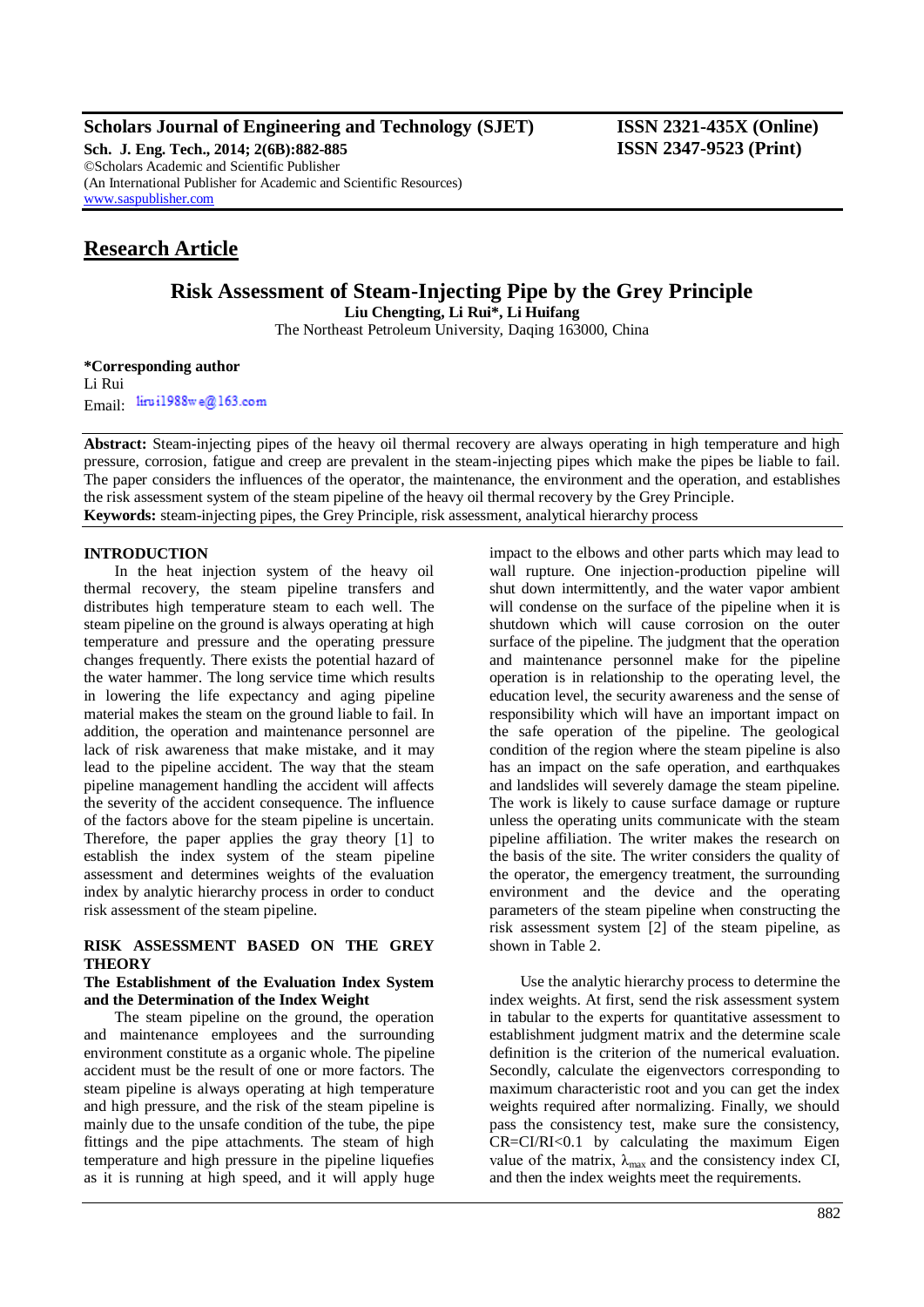| the determining scale                                    | Provision                                                                |  |  |  |  |
|----------------------------------------------------------|--------------------------------------------------------------------------|--|--|--|--|
|                                                          | Index, $a_i$ and index $a_i$ are equally important                       |  |  |  |  |
|                                                          | Index $a_i$ is slightly more important than index $a_i$                  |  |  |  |  |
| Index $a_i$ is obviously more important than index $a_i$ |                                                                          |  |  |  |  |
| Index $a_i$ is more important than index $a_i$           |                                                                          |  |  |  |  |
| Index $a_i$ is extremely more important than index $a_i$ |                                                                          |  |  |  |  |
| 2, 4, 6, 8                                               | Interposed between adjacent scales                                       |  |  |  |  |
| reciprocal                                               | The reciprocal represents that one index is not as important as another. |  |  |  |  |

## **Table-1: The determining scale**

| The index of the first | weight | The index of the second                 | weight |
|------------------------|--------|-----------------------------------------|--------|
| level                  |        | level                                   |        |
| The quality of the     |        | Education $u_{11}$                      | 0.200  |
| operating staff        | 0.263  | Safety awareness $u_{12}$               | 0.400  |
| $U_1$                  |        | Operational $u_{13}$                    | 0.400  |
|                        |        | Pipeline emergency plan u <sub>21</sub> | 0.250  |
| Accident treatment     | 0. 118 | Equipment of accident                   | 0.375  |
| $U_2$                  |        | treatment $u_{22}$                      |        |
|                        |        | Rescue training of the                  | 0.375  |
|                        |        | accident $u_{23}$                       |        |
| Surrounding            |        | Climate $u_{31}$                        | 0.333  |
| environment and work   | 0. 055 | Geological disasters $u_{32}$           | 0.333  |
| activities             |        | Situation of crossing $u_{33}$          | 0.207  |
| $U_3$                  |        | Construction $u_{34}$                   | 0.137  |
|                        |        | Pipeline vibration $u_{41}$             | 0.174  |
|                        |        | Pipeline wall thinning $u_{42}$         | 0.174  |
|                        |        | Operating temperature and               | 0.174  |
| Pipeline index         | 0. 564 | pressure $u_{43}$                       |        |
| $U_4$                  |        | Pipeline material aging u <sub>44</sub> | 0.065  |
|                        |        | Water hammer damage u <sub>45</sub>     | 0.174  |
|                        |        | Insulation layer u <sub>46</sub>        | 0.174  |
|                        |        | Pipeline accessories $u_{47}$           | 0.065  |

#### **Table-2: Risk assessment system and the index weights**

#### **Sample Matrix of Risk Assessment**

Organize the experts to assess the index of the assessment and score. The score reflects the judgment of the evaluators for the steam pipeline. The score value ranges from 1 to 10. Increasing the number of the evaluators can reduce the judgment error for the situation of the pipeline. But there needn't too many evaluators which will increase the cost of the risk assessment and cause sample overlap. The appropriate number is 10 to 15. We should consider the practical experience and research when selecting the evaluators and evaluators should contain the university teachers and the oil field experts. Then we can get the assess sample matrix of the grey theory.

$$
E = \begin{bmatrix} e_{111} & e_{112} & \cdots & e_{11n} \\ e_{121} & e_{122} & \cdots & e_{12n} \\ \vdots & \vdots & \ddots & \vdots \\ e_{mn1} & e_{mn2} & \cdots & e_{mnk} \end{bmatrix}
$$

In which,  $e_{mnk}$  is the assessment score responding to the index  $u_{mn}$ , k is the number of the evaluators.

#### **Determine the Grey Class of the Risk Assessment**

The sample matrix reflects the work experience and understanding of the evaluators, and we should determine the grey class [3-4] of assessment in order to classify the risk level of the pipeline. To determine the grey class is to determine the level of the grey class, the grey number and the whiter function. The paper use five grey assessment categories to assess the seam pipeline, such as safe, relatively safe, moderate, relatively serious and serious, and the corresponding value intervals are 9~10、7~9、5~7、3~5 and 1~3. The corresponding whiten function is described as the follow.

The first grey class is "safe", h=1, grey number  $\mathcal{D}_1 \in [10, \infty]$ , the whiten function is: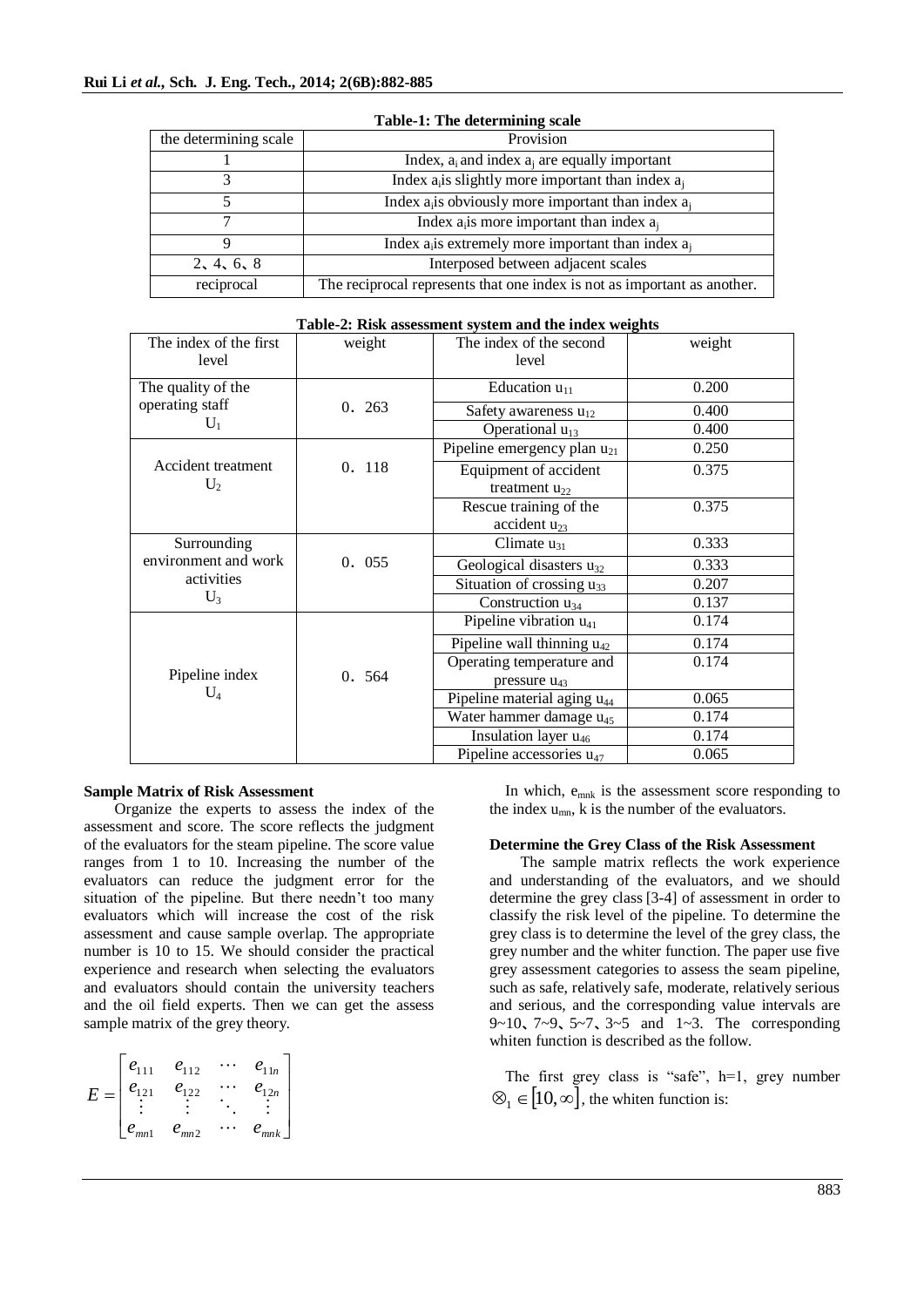$$
f_1(e_{mnk}) = \begin{cases} e_{mnk} / 10 & e_{mnk} \in [0,10] \\ 1 & e_{mnk} \in [10,\infty) \\ 0 & e_{mnk} \notin [0,\infty) \end{cases}
$$
........(1)

The second grey class is "relatively safe", h=2, grey number  $\otimes_2 \in [0,8,16]$ , the whiten function is:

$$
f_2(e_{mnk}) = \begin{cases} e_{mnk} / 8 & e_{mnk} \in [0,8] \\ 2 - e_{mnk} / 8 & e_{mnk} \in [8,16] \\ 0 & e_{mnk} \notin [0,16] \end{cases} \text{---(2)}
$$

The third grey class is "moderate", h=3, grey number  $\otimes_{\mathfrak{Z}} \in [0,6,12]$ , the whiten function is:

$$
f_3(e_{mnk}) = \begin{cases} e_{mnk} / 6 & e_{mnk} \in [0,6] \\ 2 - e_{mnk} / 6 & e_{mnk} \in [6,12] \\ 0 & e_{mnk} \notin [0,12] \end{cases}
$$

The fourth grey class is "relatively serious", h=4, grey number  $\otimes_4 \in [0,4,8]$ , the whiten function is:

$$
f_4(e_{mnk}) = \begin{cases} e_{mnk} / 4 & e_{mnk} \in [0,4] \\ 2 - e_{mnk} / 4 & e_{mnk} \in [4,8] \\ 0 & e_{mnk} \notin [0,8] \end{cases}
$$
---(4)

The fifth grey class is "serious", h=5, grey number  $\otimes_{5} \in [0,2,4]$ , the whiten function is:

$$
f_5(e_{mnk}) = \begin{cases} 1 & e_{mnk} \in [0,2] \\ 2 - e_{mnk} / 2 & e_{mnk} \in [2,4] \\ 0 & e_{mnk} \notin [0,4] \end{cases}
$$
........(5)

#### **Assessment of Grey Theory**

We can get the weight matrix by calculating the assessment coefficient of grey theory and the weight vector of grey theory. We can get comprehensive evaluation vector of grey theory by calculating the index weights from AHP and the matrix of grey theory, and then calculate the assessment value of grey theory. We evaluate the steam pipeline on the ground of Liao He Oilfield with grey theory. We invite 12 evaluators to score and get the sample matrix as the follow:

| E | 8868678668677677 | 8<br>8<br>55878877768<br>$\frac{8}{5}$<br>6<br>8 | 57595667775784<br>6<br>8 | 67779667686586457 | 5<br>7<br>9<br>7<br>10685567485266 | 568686665684665<br>$\begin{array}{c} 7 \\ 6 \end{array}$ | 77778776858767585 | 7<br>6<br>8<br>76875876557387 | 8<br>8<br>8<br>47967688658<br>6<br>8<br>7 | 5<br>756767788666558 | $\overline{\mathcal{L}}$<br>6856867867777676 | 7877588778678787 |
|---|------------------|--------------------------------------------------|--------------------------|-------------------|------------------------------------|----------------------------------------------------------|-------------------|-------------------------------|-------------------------------------------|----------------------|----------------------------------------------|------------------|
|---|------------------|--------------------------------------------------|--------------------------|-------------------|------------------------------------|----------------------------------------------------------|-------------------|-------------------------------|-------------------------------------------|----------------------|----------------------------------------------|------------------|

We can get grey weights of the assessment index by calculating the assessment coefficient of grey class. The grey weight matrix of the operators' quality is:

|  | $G_1 = \begin{bmatrix} 0.214 & 0.268 & 0.394 & 0.124 & 0 \\ 0.249 & 0.313 & 0.313 & 0.125 & 0 \\ 0.203 & 0.247 & 0.099 & 0.451 & 0 \end{bmatrix}$ |  |
|--|---------------------------------------------------------------------------------------------------------------------------------------------------|--|

The grey weight matrix of the pipeline accident treatment is:

|  | $G_2 = \begin{bmatrix} 0.298 & 0.372 & 0.575 & 0.425 & 0 \\ 0.304 & 0.344 & 0.281 & .0661 & 0 \\ 0.250 & 0.304 & 0.313 & 0.133 & 0 \end{bmatrix}$ |  |  |
|--|---------------------------------------------------------------------------------------------------------------------------------------------------|--|--|

The grey weight of the surrounding environment and construction work is:

|  |  | $G_3 = \begin{bmatrix} 0.249 & 0.314 & 0.322 & 0.115 & 0 \\ 0.250 & 0.313 & 0.313 & 0.124 & 0 \\ 0.250 & 0.313 & 0.313 & 0.124 & 0 \\ 0.252 & 0.315 & 0.316 & 0.117 & 0 \end{bmatrix}$ |  |
|--|--|----------------------------------------------------------------------------------------------------------------------------------------------------------------------------------------|--|

The grey weight of the steam pipeline is:

|  |  | $G_4 = \begin{bmatrix} 0.282 & 0.342 & 0.301 & 0.065 & 0 \\ 0.296 & 0.370 & 0.125 & 0.209 & 0 \\ 0.279 & 0.349 & 0.232 & 0.140 & 0 \\ 0.276 & 0.345 & 0.272 & 0.108 & 0 \\ 0.220 & 0.274 & 0.241 & 0.208 & 0.057 \\ 0.286 & 0.357 & 0.229 & 0.132 & 0 \\ 0.270 & 0.338 & 0.276$ |
|--|--|---------------------------------------------------------------------------------------------------------------------------------------------------------------------------------------------------------------------------------------------------------------------------------|
|  |  |                                                                                                                                                                                                                                                                                 |
|  |  |                                                                                                                                                                                                                                                                                 |
|  |  |                                                                                                                                                                                                                                                                                 |
|  |  |                                                                                                                                                                                                                                                                                 |
|  |  |                                                                                                                                                                                                                                                                                 |
|  |  |                                                                                                                                                                                                                                                                                 |

We can get comprehensive assessment vector by calculating the index weights from AHP and the weight matrix of grey theory.

 $P = (0.260, 0.321, 0.256, 0.214, 0.006)$ 

The comprehensive assessment value of grey theory:

 $Q = \begin{bmatrix} 0.260 & 0.321 & 0.256 & 0.214 & 0.006 \end{bmatrix}$  **10** 8 6 4  $2 \begin{bmatrix} T \\ 0.7572 \end{bmatrix}$